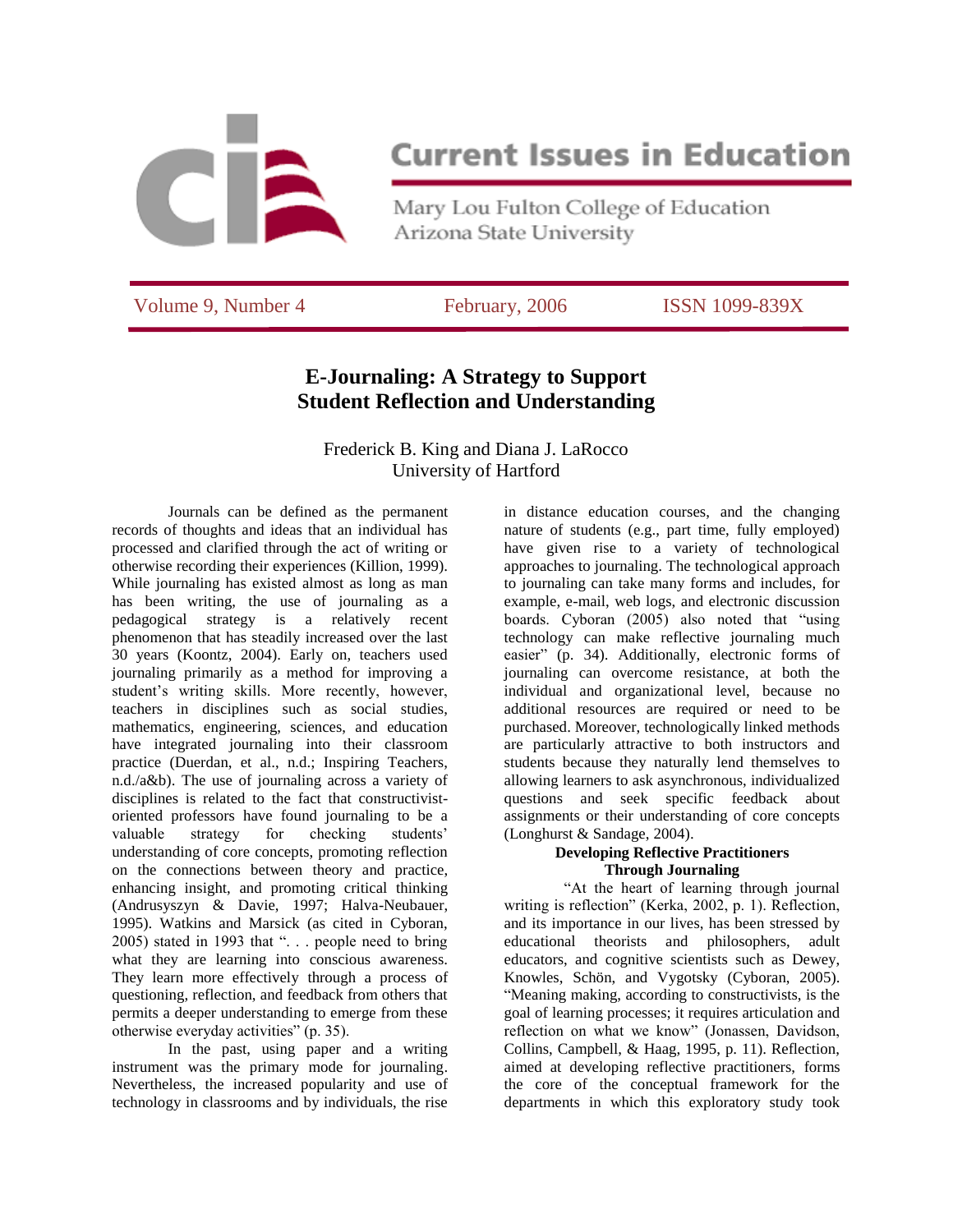place. Specifically, this framework was derived from the writings of Schön (1987). "Schön calls his model 'reflection in action' and describes a progression from rote following of rules to questioning, criticizing, and reforming assumptions through a continuous process he calls a 'reflective conversation' with the situation" (University of Hartford, 2005). Sometimes, Schön suggested, we act, unique situations (i.e., problem or opportunity) arise, and we are surprised, for good or for bad, by the results of our actions. We may respond to the surprise by either ignoring or reflecting on the various elements of our actions. Schön further contended that our reflections typically take two forms—*reflection on action* or *reflection in action*. "We may reflect on action by thinking back on what we have done to in order to discover how our knowledge in action may have contributed to an unexpected outcome" (Schön, 1987, p 26). He posited that reflection on an action after it has occurred is passive and has no real direct connection to actions in the present. On the other hand, reflection in action " . . . is thinking that serves to reshape what we are doing while we are doing it" (Schön, 1987, p. 26). Reflection in action is thinking about the thinking that led to the unique situation (i.e., problem or opportunity), inquiring further, deepening understanding, and discovering answers.

Reflection in action, as described by Schön (1987), is considered by many to be the cornerstone process of journaling. "A form of dialogical learning, journal writing has been espoused as a means of facilitating reflection, promote personal growth, and precipitate change since 'simply to record our behavior is to interfere with it'" (Simons, 1978, as cited in Andrusyszyn & Davie, 1997, Reflection through journal writing, ¶1). "Reflecting through journal writing gives learners the opportunity to shape their ideas, create new ideas, and connect them to what they already know" (Killion, 1999, p. 37). By its very nature, journal writing adds energy and synergy to the learning process. Moreover, it provides the instructor with a permanent product that is produced by the student in his or her own "voice" and is a representation of the student's thinking.

#### **Benefits of Journaling**

Killion (1999) stated that journaling at its simplest is "writing to learn" and unlike "thinking about" ideas, which eventually evaporate, journals are permanent records of those thoughts or ideas. The process of transferring an idea into language forces the mind to process and clarify the idea. When a learner is required to apply language to an idea, the idea takes shape and form. (p. 36)

Similarly, other authors have duly noted the power of journaling as a pedagogical tool. They have described journaling as " . . . taking a tour inside each students' head" (Inspiring Teachers, n.d./a, 12), "... an incredibly flexible instructional tool, useful across the entire curriculum" (Kelly, 2004,  $\P$ 1), " $\ldots$  a crucible for processing the raw material of experience in order to integrate it with existing knowledge and create new meaning" (Kerka, 2002, ¶2), and " . . . a tool to aid learners in terms of personal growth, synthesis, and reflection on new information that they acquire" (Hiemstra, 2001, p. 19).

The literature contains many references to the benefits of using journaling in classroom environments (Duerden, et al., n.d.; Hiemstra, 2001; Kelly, 2004; Kerka, 2002; Killion, 1999). These include, but are not limited to: (a) explicating connections between new knowledge and previous knowledge; (b) examining relationships between what is being learned and the rest of the world; (c) reflecting on personal goals; (d) sorting out experiences; (e) solving problems; (f) enhancing reflective thinking; (g) enhancing metacognition; (h) improving problem solving and critical thinking; (i) facilitating self-exploration, personal growth, and values clarification; and (j) synthesizing ideas, experiences, and opinions after instruction.

According to Hiemstra (2001), most students and instructors employ journaling to extend learning beyond the knowledge and skills that students may have acquired in daily classroom activities. "By careful choice and judicious working of the journal assignment, students are led in a very natural way to deeper conceptual understanding of the subject at hand" (Duerdan, et al., n.d.).

## **Some Drawbacks to Traditional Journaling**

When instructors require students to keep paper journals and collect them for regular review, the logistics of passing them among professors and students within a given time period (a week in most classes) can be a formidable task. The journals themselves can be cumbersome to tote back and forth and they may be forgotten or not picked up. Also, while the journals are in the instructor's care the students are not journaling. Phipps (2005) believed that one of the biggest obstacles to journaling was trying to read the writing, both the students and the instructors. Journaling also takes time and time management. Some students have been noted to wait until the day before the journal is due and then write numerous entries to the journal in an effort to catch up. As Phipps (2005) notes, the journal then becomes more of a memory exercise than a true reflective learning. "With online journaling, however, student can compose their daily or weekly entries as assigned while the instructor has access to their journals to check individual progress and offer feedback on a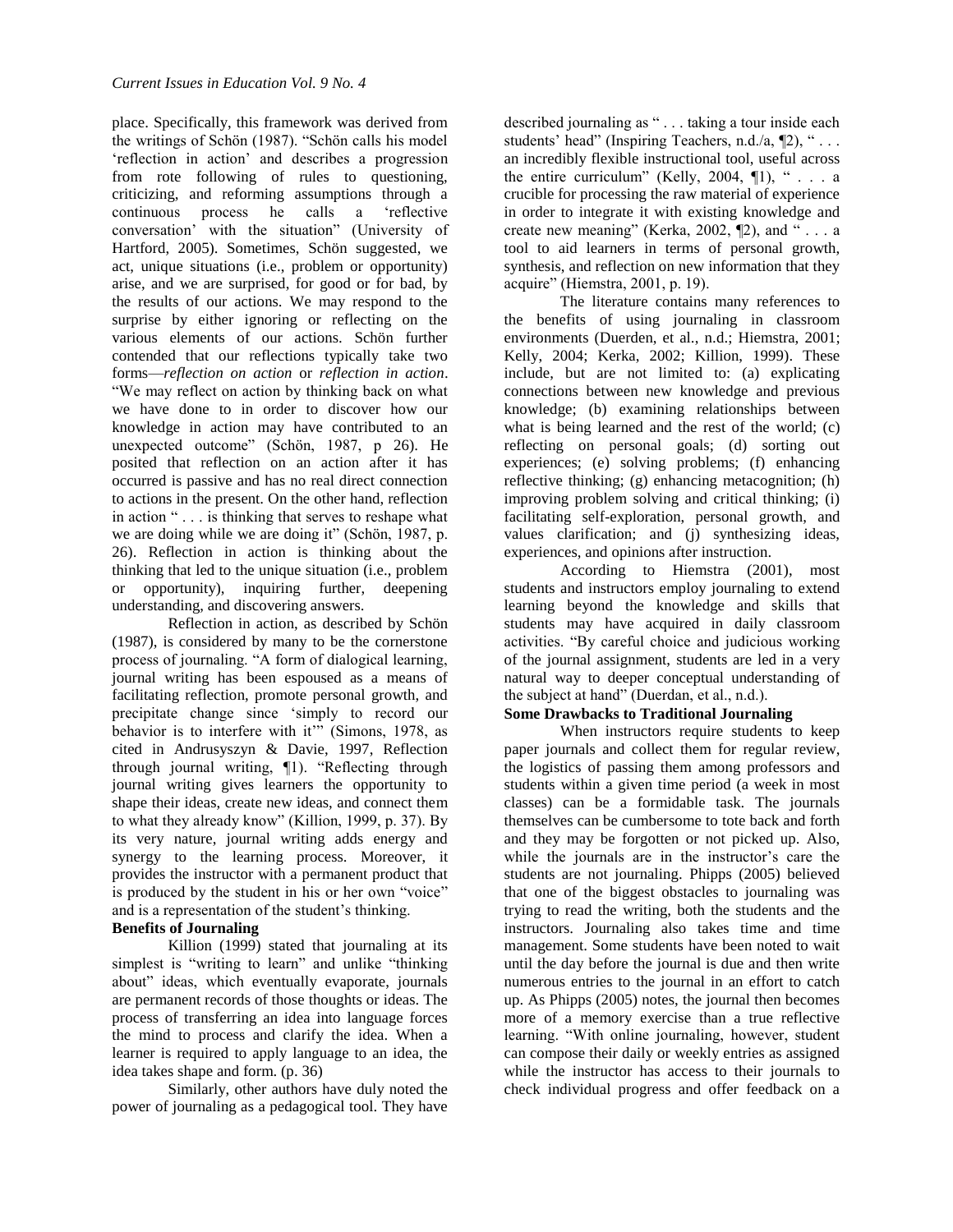continuous basis" (Phipps, 2005, Problems with traditional reflective journaling, ¶2).

## **Considerations When Using Journaling**

Several authors have highlighted important issues that instructors should consider before they deliberately adopt journaling as a teaching strategy. First among them is selection of the type of journaling to be used. Hiemstra (2001) delineated a variety of journal types and formats. For instance, instructors can select a learning journal format in which students record thoughts, reflections, feelings, personal opinions, hopes, or fears during an educational experience. In a second type, the professional journal, the specific purpose is to have students record professional growth and development (Hiemstra, 2001).

Second, instructors should consider possible negative effects of journaling. Kelly (2004) postulated that there are at least two. She suggested that journaling in class leads to the loss of instructional time needed to teach course material. Technologically based approaches are asynchronous by nature and they virtually eliminate this potential drawback. Kelly further posited that some students' might perceive instructor feedback as criticism. Teachers should therefore provide journal feedback that is free of criticism, is formative in nature, and focuses on the process of learning.

Third, questions have arisen as to whether an instructor should even read students' journals. Those against teacher involvement have cited the perceived lack of freedom for expressing opinions and emotions (Kelly, 2004). In this case, the learner "may need to be convinced of the safety of expressing what could be critical comments to someone who has the power to award a grade to their overall performance" (Orem, 1997, Findings ¶ 1). On the other side of this issue, those who advocate that instructors review journal entries believe that a comment on an entry will help establish a relationship between a student and the instructor. The instructor may also choose to use the journal for academic topics, thereby trying to reinforce the learning that is taking place through classroom interaction, readings, and activities. Andrusyszyn and Davie (1997) believe that "Journals shared between student and teacher were perceived to narrow the distance between the two, providing a form of security valued by the adult learning returning to school" (Reflection through journal writing, ¶8).

Finally, another debate in journaling is whether the instructor should assess journal entries. Those against assessing journal entries cite such reasons as: the power relationship between the instructor and student will inhibit thought, assessment will encourage self-censorship, and the writer may

"play the game" (Kerka, 2002). Those in favor of assessment state that: reflection will be more highly esteemed for development, reflection can be guided by the instructor, review of the material gives instructors data on students' learning process, and, finally, it is necessary to ensure participation (Kerka, 2002). "It is generally accepted that journals themselves should not be subject to grading, although participation or nonparticipation in the process may be evaluated" (Andrusyszyn & Davie, 1997, Interactive journal writing as a design tool, ¶6). Whether the journal is formally assessed or not, English (as cited in Kerka, 2002) offered some guidelines instructors: "(a) respect—making confidentiality and boundary setting essential; (b) justice—providing equitable feedback; (c) beneficence—guarding privacy, focusing on learning rather than therapy; (d) self—awareness-practicing the reflection you preach; and (e) caring—providing clear expectations and guidelines" (p. 2).

## **E-Journaling**

Journaling in the classroom has traditionally been a paper process. E-journaling eliminates some of the drawbacks of journaling mentioned above. Additionally, this "intellectual exchange allows faculty members to encourage, guide, and engage student in an academic venue" and "builds a rapport between faculty and student that contributes to positive learning experiences and successful outcomes" (Phipps, 2005, ¶ 1).

Consequently, some instructors have turned to electronic media for journaling. The type of media used varies, but Longhurst and Sandage (2004) stated that "choosing pedagogically appropriate technology with the lowest support requirement and the simplest learning curve encourages faculty adoption and student learning alike" (p. 69). They noted that the appropriate technology does not feel disruptive or intimidating. For this reason Longhurst and Sandage (2004) chose email as their method of transmitting journal entries. Another group (Duerden et al., n.d.) chose to use Webnotes™ as their technology for journaling. In both of these studies, the authors found that the use of an electronic means of transmitting journal entries: (a) simplified the entire procedure, (b) was easier and more timely than using paper, and (c) provided more opportune feedback to the students.

In sum, based on the research and our personal experiences, we firmly believe that the deliberate practice of journaling is, perhaps, the best instructional strategy for promoting student and instructor reflectivity. First, the use of journaling can provide the opportunity, for both novice and experienced practitioners, to reflect on their practice, thereby better understanding their own epistemology,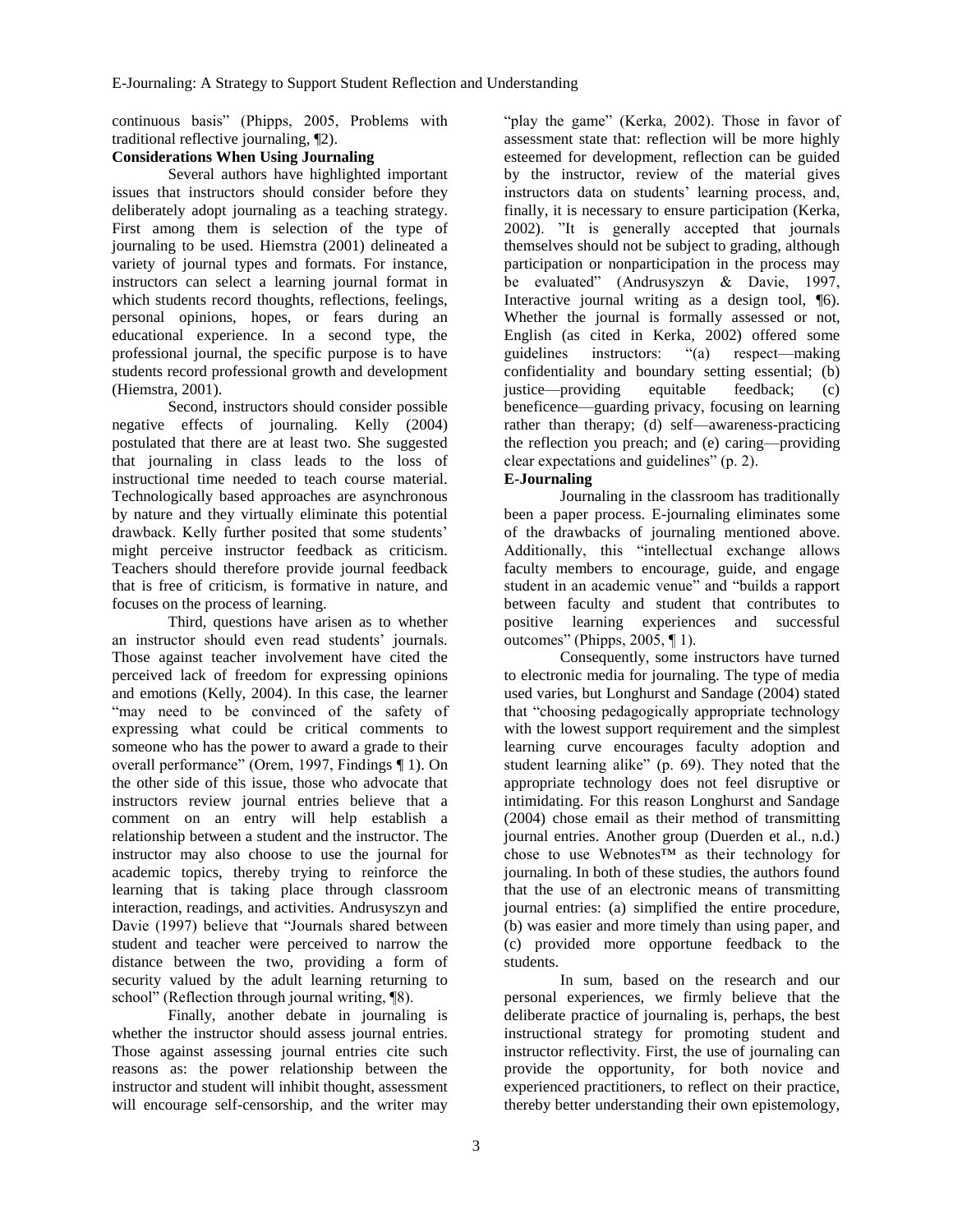which could then inform, and even transform, their practice (Orem, 1997). Second, when instructors review and comment on student journals they set the stage for their own reflections by creating a window's view of their teaching from the student perspective. This view provides qualitative data that the instructor can then use to make formative changes in course pace, assignments, and content. Third, we appreciate the need to update the act of journaling through appropriate technology. Therefore, we deliberately set out to explore e-journaling as the technology of choice for student journaling in two separate courses. Finally, we believe that e-journaling supports recommended practice espoused by Chickering and Gamson (1987). In particular, we feel that e-journaling: encourages contact between students and faculty, encourages active learning, provides prompt feedback, increases time on tasks, and respects diverse talents and ways of learning.

The purpose of this research was to explore the utility of e-journaling as a means for promoting student and instructor reflectivity in two separate graduate courses (i.e., educational leadership and instructional design). Specifically we were interested in understanding the phenomenon of e-journaling from the student and the instructor perspective. The following questions drove the data collection and analysis. How would students adjust to using technology (e-journaling) as the means for journaling and what challenges would they face? How, if at all, would students use e-journaling to reflect on their understanding of core concepts and make connections between theory and practice? What, if any, benefits would instructors gain from using technology as a strategy for supporting student reflectivity?

#### **Methodology**

An exploratory case study design (Yin, 2003) was used to answer the research questions. Exploratory case studies are typically undertaken before launching larger scale investigations (U.S. General Accounting Office, 1990) . According to Yin (2003), the case study is an appropriate research design when the researcher is interested in investigating "how" and "what" type questions that are focused on describing a contemporary phenomenon. The contemporary phenomenon under study was e-journaling; we took a constructivist approach in seeking to answer the research questions and describe this contemporary phenomenon. Two separate graduate-level courses constituted the cases. After reviewing the literature, both collaborating instructors chose a course that they felt would benefit from the journaling experience. The first case, which is described in more detail below, was an educational leadership course that was conducted in one of

university's educational leadership programs. The second case, also described below, was an instructional design course that was a component of a masters program in educational technology, which targets pre-service and in-service teachers. Student ejournals, e-mail, and course evaluations constituted the data set for analysis for both cases.

As instructors, we actively aimed to create courses that embodied the tenets of reflection in action set forth by Schön (1987) and contained in the departments' conceptual framework. We did this by using a variety of instructional strategies, primary of which was e-journaling. Each instructor used the ejournals in a manner to fit their individual pedagogies. However, in consultation, we determined that Blackboard® would be the appropriate technology to use for these courses and this research. The Blackboard® course management system was widely used at our university and all of the students were familiar with its operation. This met the non- "disruptive or intimidating" criteria established by Longhurst and Sandage (2004). Additionally, we agreed that journal postings would be private and collaborative (i.e., between the student and the instructor). This position was supported by Phipps (2005) "Course management software also provides useful discussion-board capabilities that can be configured for private rooms used exclusively for personal journal entries and instructor responses" (Journaling with technology, ¶4).

Both instructors required that students complete a journal entry at least once weekly. Reflective journal entries were a part of their homework, therefore, no class time was expended.

The instructors then reviewed the entries, provided feedback in accordance with English's guidelines (above), "encouraged, guided, and engaged students" (Phipps, 2005), and used the journal entries to modify the upcoming face-to-face classes to address issues/questions raised in the journal entries. Using ejournaling to modify courses and curriculum prior to holding classes was used as a form of just-in-time teaching (JiTT) (Novak, n.d.; Rozycki, 1999). In JiTT web-based interaction on study assignments, this case e-journals, were submitted to the instructors prior to the next class. The instructors read the ejournals "just in time" and adjusted the lesson to fit with the feedback/questions/dialogue of the ejournals. As Novak (n.d.) pointed out "The students are expected to develop the answer as far as they can on their own. We finish the job in the classroom" (The Web Component, ¶ 2). This scaffolding deepens student understanding and ensures a much more student-centered, active classroom. It doesn't really matter if the student was on the right track, or not. "In fact, partially correct responses are particularly useful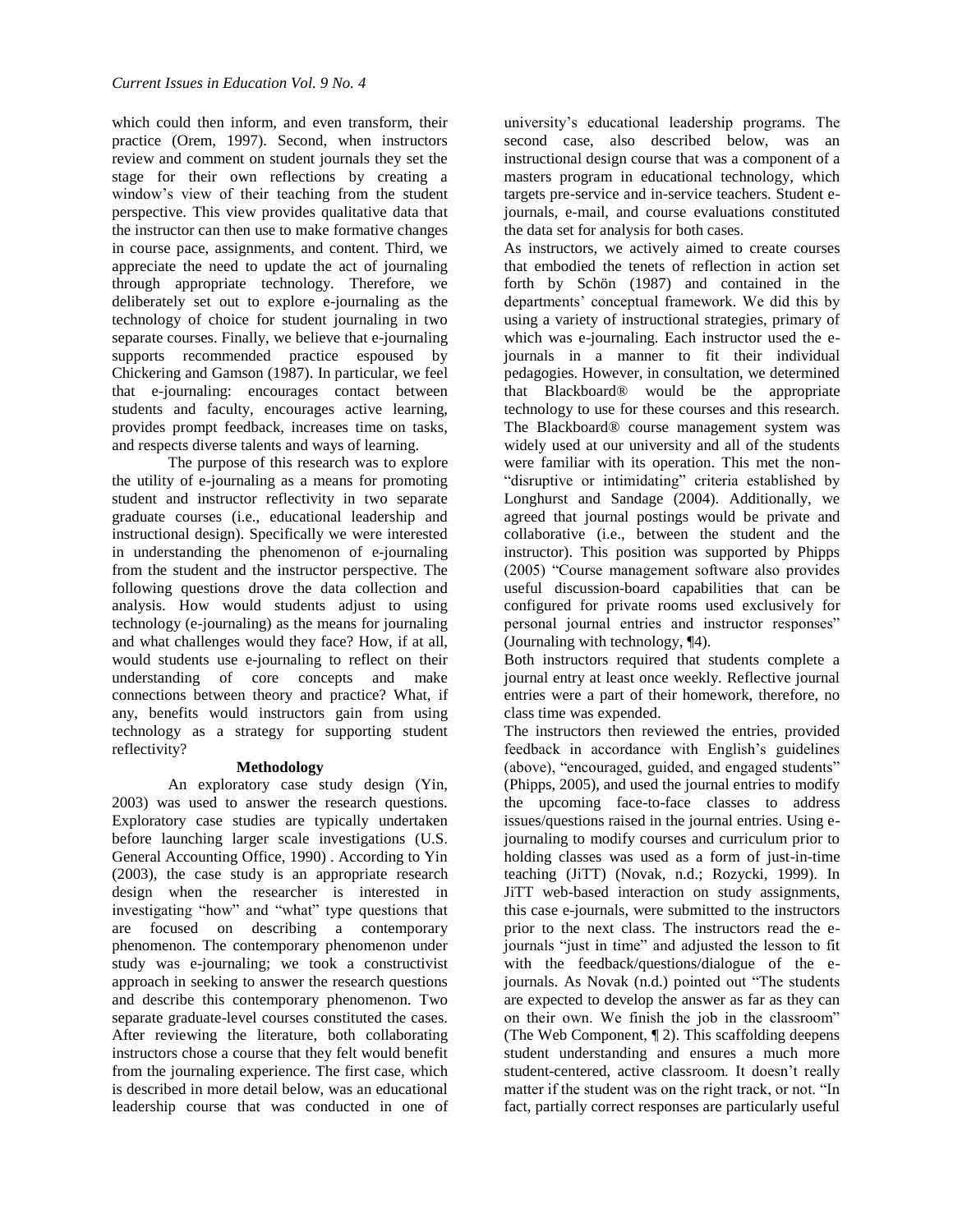as classroom discussion fodder" (Novak, n.d., The Web Component, ¶2).

We used the group discussion function of Blackboard® for student postings of weekly journal entries and instructor comments. We separated all of the students into private groups. Each group was comprised of two individuals the student and their instructor. No other individual (student or otherwise) had access to the e-journaling that took place in these private discussion groups. Students were given broad guidelines on the information that should be covered in the weekly e-journal postings. This included reflecting on the required readings, course assignments, and classroom discussions. Once the journal entry for the week was posted, the instructor would respond with his or her comments, insights, or reflections. Though not required, the student could then reply to the instructor's comments, and so on. The journal entries were not graded per se, but weekly postings were a course requirement. If a student did not post in a given week, a deduction was made from the participation grade for these courses.

#### **Case 1: The Educational Leadership Course Description**

The students in the educational leadership course  $(N = 13)$  were matriculated in one of the university's educational leadership programs. The particular program employed a cohort model. It was designed to prepare aspiring school leaders for a number of different roles (e.g., supervisor, department chair, assistant principal, principal) within both public and private schools. Twelve of these 13 participants were employed full-time as teachers in a variety of urban, suburban, public, and private schools and one student was not working outside of the home.

The content of the educational leadership course focused on leading change within the context of current federal and state educational reform initiatives. The course design was founded on the instructor's beliefs the best way to learn was by doing and knowledge and skill can be built through reflection-in-action (Schön, 1987). Further, to be effective change agents and manage the complexity of school improvement, educational leaders must understand change as a process. Therefore, classes and assignments were intentionally designed to serve as a practice field where students worked in teams to examine the notion of change as a process and develop knowledge and skills in relationship to leading change (i.e., being a change agent). The course had three interrelated assignments. Students were to: (a) create and implement personal change plans, (b) work in teams to develop a scholarly team presentation on change as a process, and (c) keep an online journal (i.e., e-journal) account of their weekly

activities as those activities related to their progress on their personal change plan.

The goal of the primary assignment, constructing and implementing a personal change plan, was intended to provide students with first hand experience with managing a self-selected change initiative. Using a model for planning change, as set forth in Pearpoint, O'Brien, and Forest (1995), students worked with a self-selected team of their classmates and created an individualized change plan or "PATH". Each student's personal change plan was to focus on his or her skills as an educational leader and one or two areas in which he or she wanted to build knowledge and skills. The instructor modeled the development of a PATH with a student volunteer during class; then students were given two class periods to work with their self-selected teammates to develop their individual PATH. These teams met once a week for the remainder of the semester, during class time, to review their PATH progress and to provide mutual support and critically helpful feedback.

The e-journal assignment had two goals: promotion of reflection-in-action and provision of multiple asynchronous (participate "any time, any place") opportunities to individualize and respond to student learning needs. Each student was to keep an individual online journal account of his or her weekly activities. Students were asked to reflect on their thoughts, feelings, and insights in relationship to personal change, progress on their individual change plan, their work with their teams, and the larger issues of change that educational leaders, as change agents, face in their schools on a day-to-day basis. The following open-ended questions were provided as a guide: What happened this week (as it relates to my PATH)? What did I do? How do I feel? What did I learn? How can I use what I learned?

#### **Results**

Concerning the act of journaling, a review of email correspondence and journal entries revealed that students' were tentative at first about the ejournal assignments and expressed concern about never having kept a journal before, finding the time to journal, and deciphering instructor expectations about the journal content. Evident in most of the students' initial e-mail correspondence (first two weeks of classes) were the frustrations and struggles that they had with the technology. Examples included the loss of written material while trying to post it or posting to the Blackboard® system when it was unavailable (i.e., on Fridays from 5:00 pm to 5:15 pm) and occasional problems with Internet failure. As the semester progressed, however, all but one of the students regularly completed the e-journal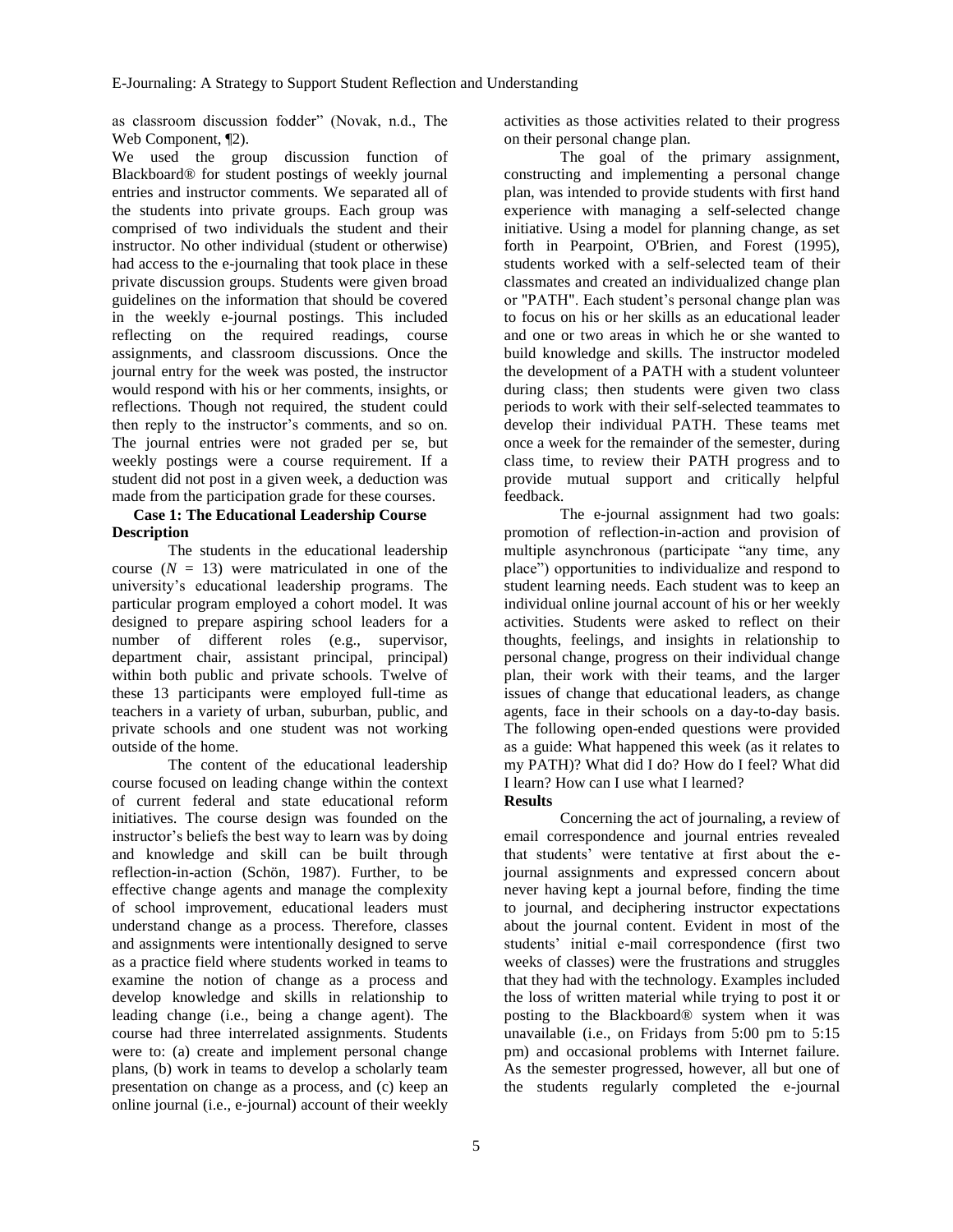assignments. This single student had a history of being remiss in completing assignments in general.

In reviewing the content of all student ejournals for the semester, it is apparent that students used their e-journal to reflect on their needs and those of their teammates as they created their personal change plans. They routinely described the progress they were making on their PATHs and their feelings about working with teammates to create the final project. Further, students' e-journal entries revealed how they understood themselves in relationship to the ways in which they approached change and their role as educational leaders and change agents. Finally, most of the students incorporated ideas from their readings and the class lectures into their entries.

Upon reviewing the content of the instructor's responses to students' e-journal entries, it was apparent that they most often took the form of social support as defined by House (1981). House summarized social support as " . . . an interpersonal transaction involving one or more of the following: (1) emotional concern (liking, love, empathy), (2) instrumental aid (goods or services), (3) information (about the environment), or (4) appraisal (information relevant to self-evaluation)" (p. 39). Specially, the support offered was either emotional or informational and was in response to students' expressed apprehension, triumphs, and challenges.

The e-journal excerpt below and the instructor's response, which follows, are a typical example of a student's entry and the instructor's reply. During the second week of the course, Student A had an opportunity to work with teammates and create his/her individual change plan. Student A reflected on his/her initial concerns about the assignment and the process:

> First, I must say that being the Pathfinder was a much more enjoyable experience than I had first anticipated. I really thought it was going to be a painful process of trying to come up with things to say for an ending that seemed a little overwhelming. When I first chose "My Path", it felt like an impossible thing to accomplish in a short period of time . . . . However, when it was all out on a colorful chart, broken down into achievable time frames, it all seemed possible.

In response, the instructor reflected: "We often find it difficult to share our dreams aloud; it is always amazing to see how once we do that, the dreams don't seem quite so impossible."

Similarly, Student B wrote about his/her initial apprehension and realizations: (Italicized words in all of the quotations were substituted by the instructor to protect confidentiality.)

Before I start my journal about my PATH, I wanted to say how apprehensive I was feeling in regards to this project. While on one hand I immediately saw the importance and power of such a process, I could not envision myself as the focus of such a process due to my sometimes-obsessive quest for privacy. I initially wanted to propose to the class (jokingly-well, maybe not so jokingly-no I do mean jokingly) that since I do NOT need to change anything about myself or my life, that I would write a list of things that everyone ELSE could work on changing. . . . Needless to say, I was not excited about the assignment or the grueling exercise of picking teammates to work with. However, the two partners I ended up with by default . . .were AWESOME! *Student C* really opened up and shared some very personal information . . . *Student D* is hysterical [funny] and asked many good questions that make *Student c* and myself look at our quest from angles we had not previously thought of.

In response the instructor reflected:

The process of understanding your purpose and building a vision for yourself is a critical first step in becoming a skilled leader. Being able to reflect, as you did, on your hesitancy to open-up is a wonderful first step toward learning about the importance of understanding others. We ask teachers, families, and students to share in so many ways and yet, we may not be willing to do the same. A skillful leader recognizes who he or she is and is open to sharing that with others.

Instructor comments in the form of informational support (House, 1981) were aimed at individualizing instruction, directing students to resources that might help them with their change plans, and answering questions about the assignments. In the case of either emotional or informational support, the instructor's reflections ordinarily prompted further student reflections and this contributed to a synergistic dialogue between the instructor and individual students.

This excerpt from Student A is one example of how students further engaged in reflection based on a previous instructor comment that was a direct response to his/her expressed learning need. Additionally, it shows how students were generally able to link their experiences with PATH to readings from this and other courses and, more importantly, to practice.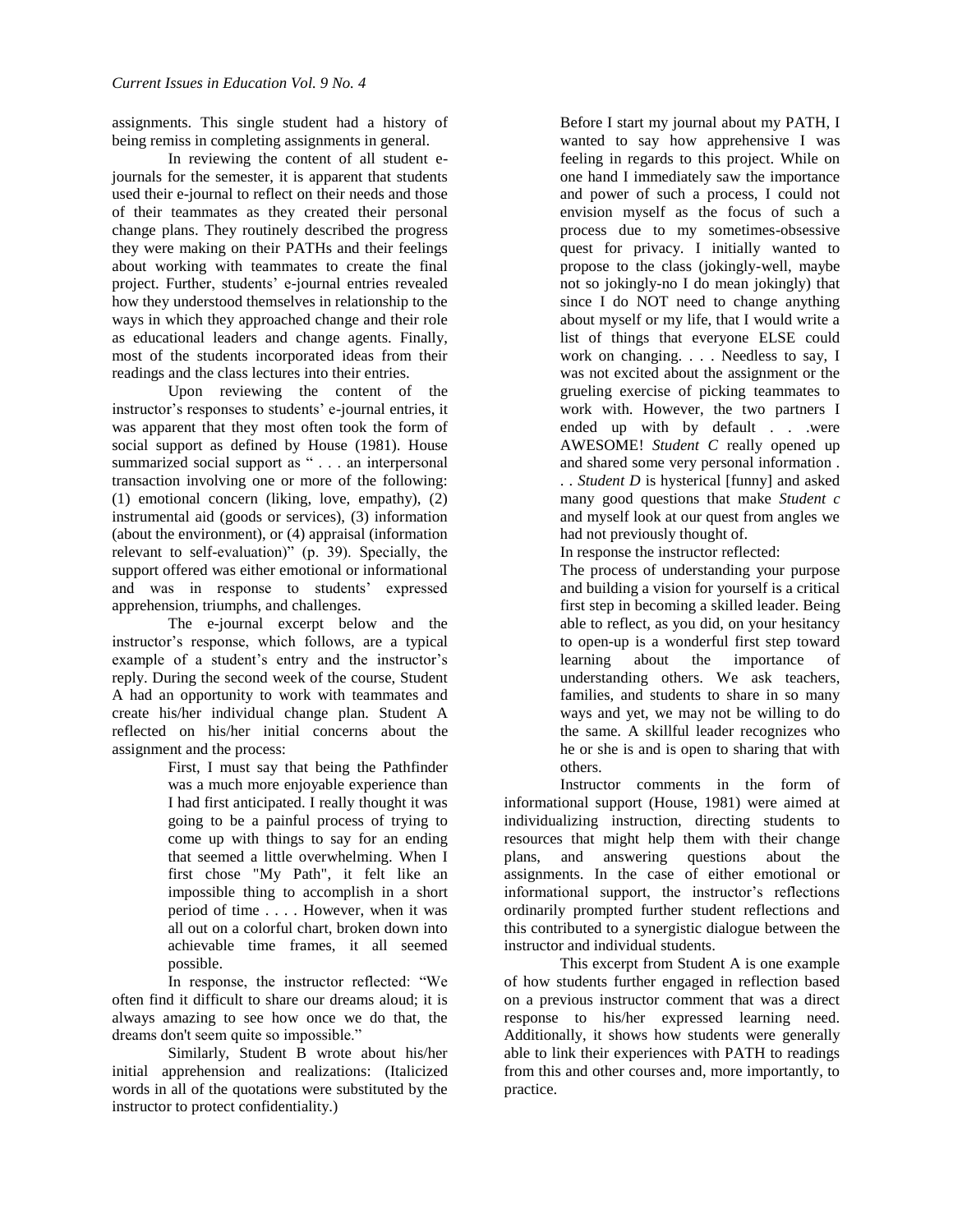E-Journaling: A Strategy to Support Student Reflection and Understanding

Per your posting, I gave some thought to my PATH and tying it in with Fullan, [Bolman and Deal], etc. Of course, Fullan came to mind immediately since the "Framework for Leadership" is now committed to memory. In fact, I have copied the chart and handed them out to various people. I've had such positive feedback when I have explained the ideas behind the 'framework'. In fact, one woman has it posted next to her desk.

Student B's e-journal excerpt, from week four, shows how the instructor used the content of journals to guide and adjust instruction from week to week. At this point in the course, a majority of students began to write about their evolving understandings about: the process of change as described in the literature (e.g., Beckard & Pritchard, 1992; Fullan, 2001), what it takes to develop a shared vision for how the group might accomplish the final assignment, and the overall challenges of working in teams.

> I really appreciate the time you gave us to discuss the assignment at the beginning of class. I liked what you had to say about the process and hearing other students voice the same frustrations as me was beneficial to me-I thought I was the only one who was having a hard time. . . I think I can learn more than how to "change" in this class. . . . In reflecting back to this student the

instructor wrote:

While it might seem that you are not progressing on your PATH, it appears that you are thinking about it and that is Senge's (1990) using the subconscious. It also seems that you are thinking about leadership and what it takes to create and share knowledge. It is critical that leaders take the time to hear. Think about: "When have I experienced good listening?" (Wheatly, 2002, p. 88).

In sum, students' perceived that the course and the act of journaling to be beneficial in helping them learn and reflect on the course content. Additionally, they were able to make connections from theory to their practice. The overall end of semester students mean ratings for the educational leadership course were high and on a five-point, Likert-type scale  $(5 =$  strongly agree;  $1 =$  strongly disagree) they ranged from  $5.0 - 4.5$ . Of particular note are students' high ratings for the item "assignments helped me understand the course material"  $(X = 4.8)$ . A sampling of related written comments from the end of semester evaluations showed similar positive perceptions: "We experienced the content being taught." "An

interesting way to look at our goals!" "The [team work and] group presentations really helped us to understand concepts in the course and helped us work together . . . ".

Finally, what was perhaps the most compelling experience for this instructor were the ongoing opportunities to reflect with students about the nature of personal change and its relationship to the larger issues of change that educational leaders, as change agents, face in their schools on a day-to day basis. This excerpt from Student A's final ejournal entry exemplifies those of other students:

> As our final class approaches, I am reflecting on how much I have changed my thoughts about change!!! Often, change seems so insurmountable. Between getting all parties on board, implementing the change, riding the "dip" and continuing forth (even through the distractions of others who disagree), it is obvious why many people abandon change - even if it is for the better. Through the tools - PATH, Fullan, [Bolman and Deal], etc. - offered through the course, I can see how change is possible.

#### **Case 2: The Instructional Design Course Design**

The students  $(N = 6)$  in the instructional design course were matriculated in the Educational Technology Masters program. Instructional design (ID) is a survey course where the students learn fundamental instructional design concepts and processes. A number of instructional design models are examined in the course covering the period from the early 1900 to present day Web-based course design.

The course content focused on the big picture of instructional design and not on the day-today lesson preparation that teachers complete. The class and the assignments were designed to serve as an authentic practice field where students worked in teams to explore the various ID models and choose one that would form the basis for their instructional design project. Case studies were used in the beginning of the class to give the students a feel for the overall design process. Students were divided into two project teams. Each team interviewed prospective "clients" in one of the member's schools to determine an instructional design project. Once the project was chosen and approved by the instructor, the team members completed all of the steps of the ID model that they had chosen. The final project was web-based, beta tested by the "customers", burned onto a CD, and posted to the class Web site. This course design was founded on the instructor's beliefs that the best way to learn was by hands-on, authentic activities.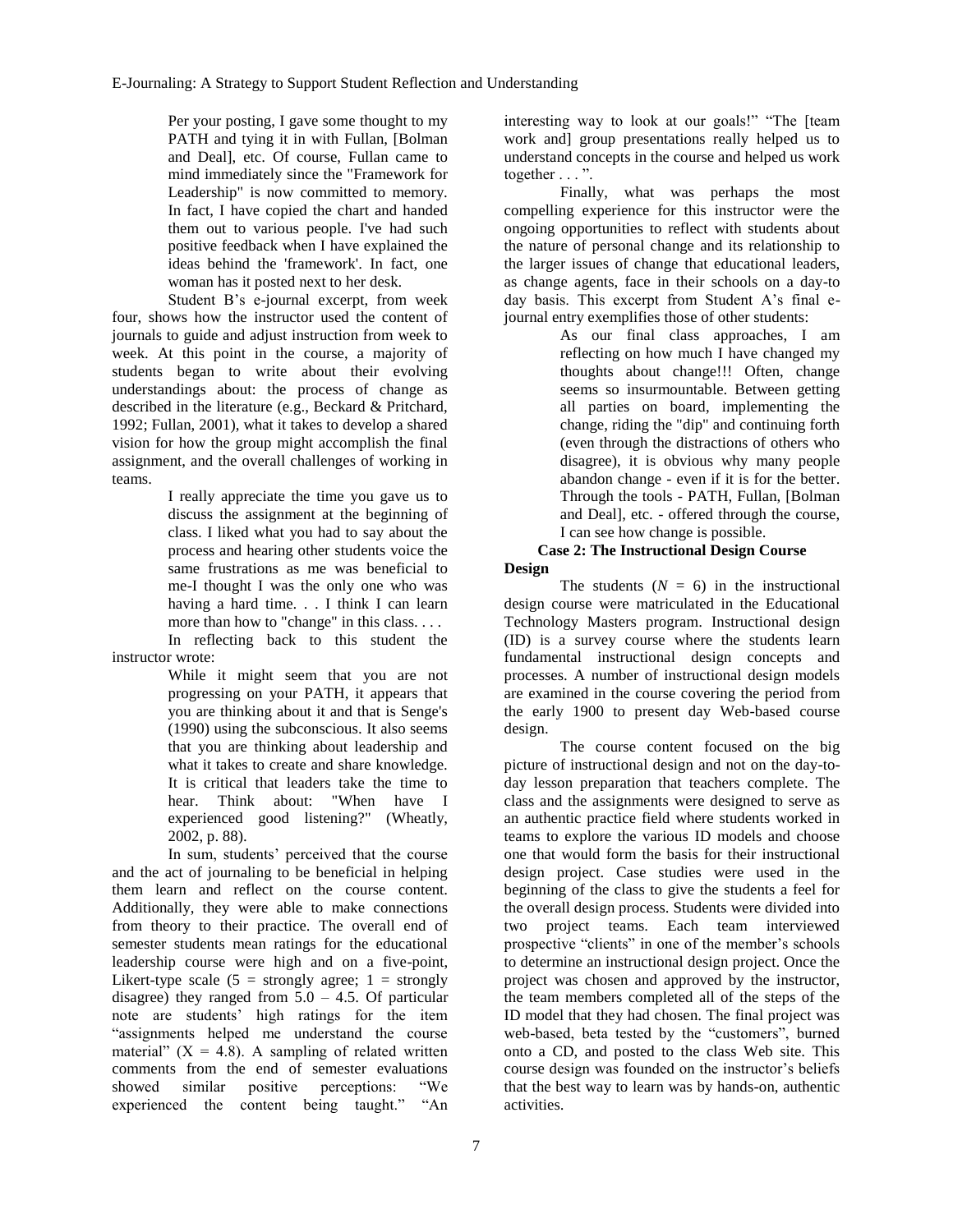In addition to the major project, each student was expected to keep an online journal in Blackboard®. This e-journal was intended to promote reflection-in-action (Schön, 1987). The students were given instructions concerning the requirements for the journal and some of the broad questions that they should address in their postings. Additionally, each student was given an article about how to accomplish journaling and the benefits of keeping a journal. They were asked to reflect and comment on the readings for the week, that week's class, their progress on the project, and anything else that they would like to talk about in the e-journal entry. The instructor read each posting within 24 hours of its due date and commented on each entry. It was my intent to use these e-journal reflections in two different ways, neither of which was explicated to the students. First, I wanted to further the breadth and depth of student learning through dialogue between the instructor and the individual student, prompting them to re-reflect on what they were learning and what its practical application might be in their own academic activities and classrooms. Second, I wanted to use the journals as a form of JiTT (Novak, n.d.) where the e-journaling was a "feedback loop formed by the students outside-ofclass preparation that fundamentally affects what happens during the subsequent in-class time together" (¶1). I would modify my lessons to accommodate student requests for further explanation, clear up confusion and misconceptions that arose in the reflections, and keep track of how students were doing with their project. In terms of the objectives I had in mind when assigning e-journals, the following student e-journal entry synthesized what I was trying to accomplish through personal reflection and collaboration, hands-on activities that expanded the classroom experience, and application of learned material to the student's own classroom.

This article put a whole new slant on my ideas of journaling. Truthfully, I thought journaling was assigned merely as a "check up" to be sure we were keeping up with our reading assignments for the course . . . I found the first part, reflection as part of personal learning, to be the more interesting part and also more applicable to being a teacher. . . . In thinking of terms of elementary school, I wonder if it could be taught and used well enough to be timeeffective.

#### **Results**

None of the students began this course with this level of understanding. As the literature suggested, each of the students was unsure of journaling in the beginning and their postings were reflective of the tentativeness, confusion, and initial orientation to learning new content. Some examples

of this confusion manifest in the e-journals were: "Many of my thoughts are still somewhat confused at this time and I am hoping that our discussion in class will shed some light on this.;" "I felt as if I had been dropped into the middle of a conversation or argument that I knew very little about.;" "Basically, I am in a quandary;" and "Well, this is my first reflection and I'm not quite sure what to say."

As the semester progressed JiTT and class discussions based on journal entries helped clear this confusion and addressed most of the "voiced" student concerns and questions. The resultant student postings showed an increased depth and breadth of reflection. The following excerpts were taken from the same students' journals about two-thirds of the way through the semester "My limited knowledge in this area has forced me to do some research on my own so that I can feel more comfortable writing and designing on this topic. This is not a bad thing and is definitely a learning process for me. Sometimes it is the initial steps that are the most difficult." This student contemplated the final project and his/her need to deepen understanding and make connections. This next student provided a view of reflection-inaction and bridging theory to practice as reflected in some lessons that he/she taught in their own classroom.

> What I did was prepare a PowerPoint presentation to re-teach these concepts. My presentation did not include text, so I used my graphics to model the concepts I wanted the students to learn and I explained them audibly. I lessened the cognitive load by not having the students take notes, but rather I gave each student a printout of each slide. I had the students concentrate on the graphics. At each layer, we discussed the characteristics of a particular layer. The whole lesson took me longer, but the results were worth the time it took and the extra effort I had to put into creating the presentation.

The next student expressed emergent comfort with the course material and content: "I must say I like Case Based reasoning. It is a very interesting and very logical concept. I gotta admit, between this and Rapid prototyping, I am finding two approaches that I could see myself diving into more." The last student described an expanding awareness of the depth and breadth of the content and possibilities for application:

> My interest in multimedia learning has spiked and I am planning some multimedia "modules". I'm planning on reading the book and then using some principles from our books and class readings to design some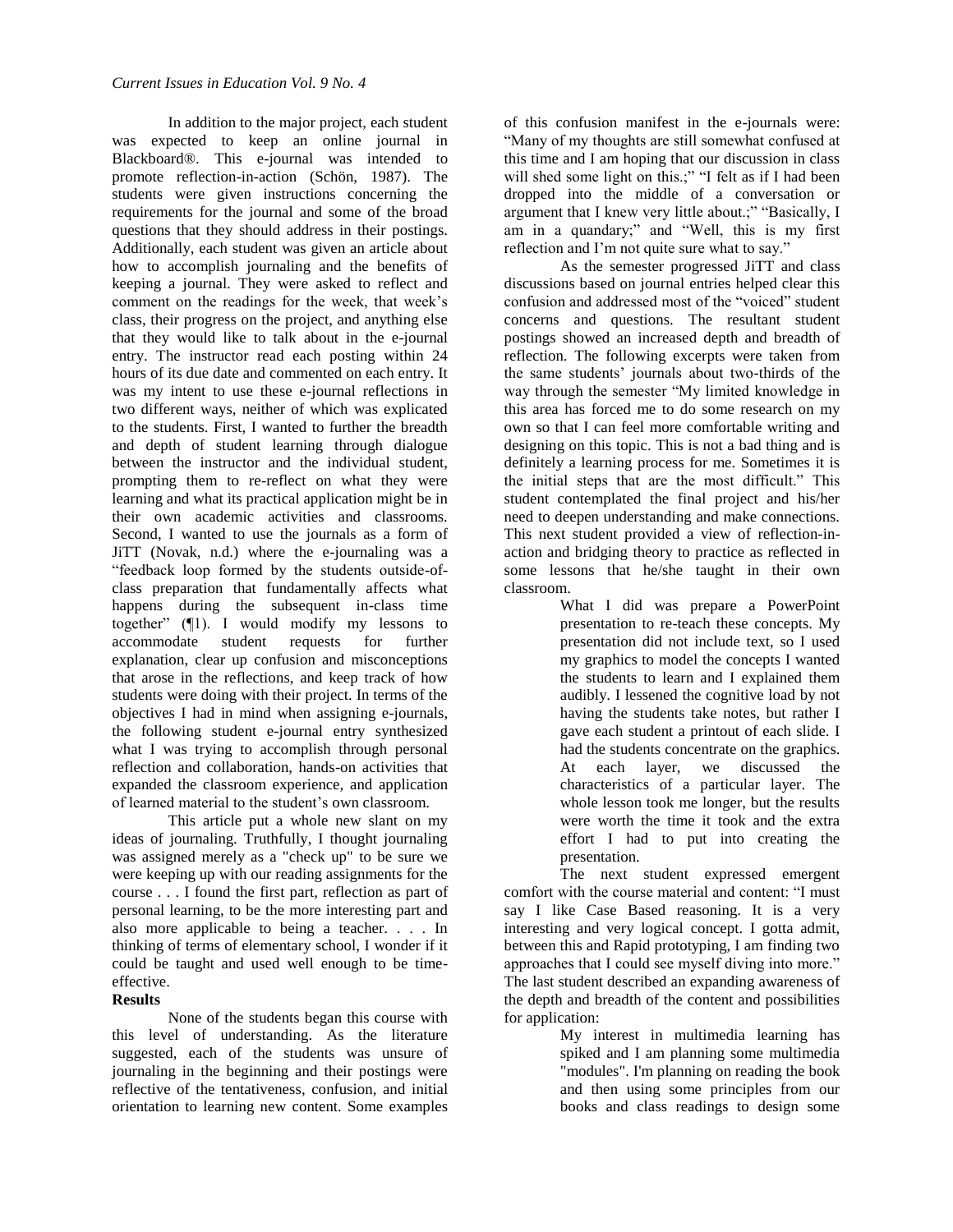simple video instruction modules and Web pages. The living systems model was very good and talking about it in class enforced some ideas I had about multimedia learning. At the end of the instructional design course,

students were asked to critique of the journaling assignment. The student responses were overwhelmingly positive and exemplified the many benefits of journaling as found in the literature and noted above. Some of sample comments follow. " I actually found the reflective journal a valuable part of the course. Journal entries are something I 'love to hate'.... I found it provided structure to my thoughts on the reading. The journal forced me into a very regular routine for the class." Another student wrote about the benefit of the individualized instructor student interaction:

> One great thing about the journal was that it provided an opportunity to dialogue with you. Although this class was face to face, the journal still provided another dimension to the class dynamics and the professor/student relationship. I found this to be a very positive aspect of the course. You asked me questions that led me to further reflection, especially about our project .

This student reflected on journaling as a means for thinking about his/her thinking:

I have to admit that at first I was hesitant about the prospect of coming up with something insightful to say each week. However soon I found that I had new thoughts and ideas that warranted more insight and thought. Once this happened I found the journaling to be a helpful way to question my own thoughts and think about what I was experiencing. As I wrote, it forced me to define my thoughts and feelings which helped me to understand what I was thinking.

One student did express that s/he did not like journaling. Nor did the individual believe that it improved her/his understanding of the course material. This student wrote:

> Personally, I don't like to write in a reflective journal. When it comes to my own learning, writing in a journal is for me a real waste of time. In this class for example, writing in this journal has not taught me anything new or different, nor has writing in the journal enriched my understanding of the material

Interestingly, this individual was a teacher who required her/his students to use journals and he/she acknowledged, in his/her entries, that journaling was an impressive tool for learning.

Furthermore, this individual wrote that s/he would like to know more about journaling so that s/he could use it to better effect in his/her classroom.

Overall, the experiment with online journaling in this Instructional Design course was considered a success. Five out of the six participants found that journaling added clarity, depth, and understanding to the course. These electronic journals demonstrated reflection, synthesis, and dialogical interaction (Andrusyszyn & Davie, 1997) Additionally, they understood instructional design theory and were able to apply it to their classroom practice. The overall end of semester students mean ratings for the educational leadership course were high and on a five-point, Likert-type scale  $(5 =$ strongly agree;  $1 =$  strongly disagree) they ranged from 4.3 through 4.8. The instructor also used another, self-developed, course evaluation which was rated on a 10 point Likert scale with 1 being Unacceptable and 10 being Outstanding. Question 17 "Was accessible to students both in and out of class" received an overall grade of 9.8. Question 18 "Demonstrated interest and concern for students" was graded 9.6. Question 20 "Challenged you intellectually" and Question 21 "Encouraged you to ask question and/or express opinions" were graded 9.3 and 9.5 respectively. Overall, these were the highest ratings that this course had ever received.

#### **Discussion**

"E-journaling remains underused as a teaching and learning tool" (Phipps, 2005, Conclusion, ¶1).

Taken as a whole, the results of these two exploratory case studies show promise for ejournaling as a tool that instructors can use to enhance student reflection and learning. The results also indicated that the interactions that take place between individual students and the instructor have the potential to support students in their learning and in meeting their individualized learning needs.

The students in these two courses made relatively seamless adjustments to using technology (e-journaling) as the means for journaling. While some of the students reported initial challenges with e-journaling, because Blackboard® was familiar to all of them they did not perceive the technology to be overly disruptive or intimidating (Longhurst & Sandage, 2004). Furthermore, as the semester progressed the students not only posted their initial reflections, but also posted further comments in response to instructor comments.

The students enrolled in these courses clearly used e-journaling to reflect on their understanding of core concepts and make connections between theory and practice. For the most part, students' journal entries followed a pattern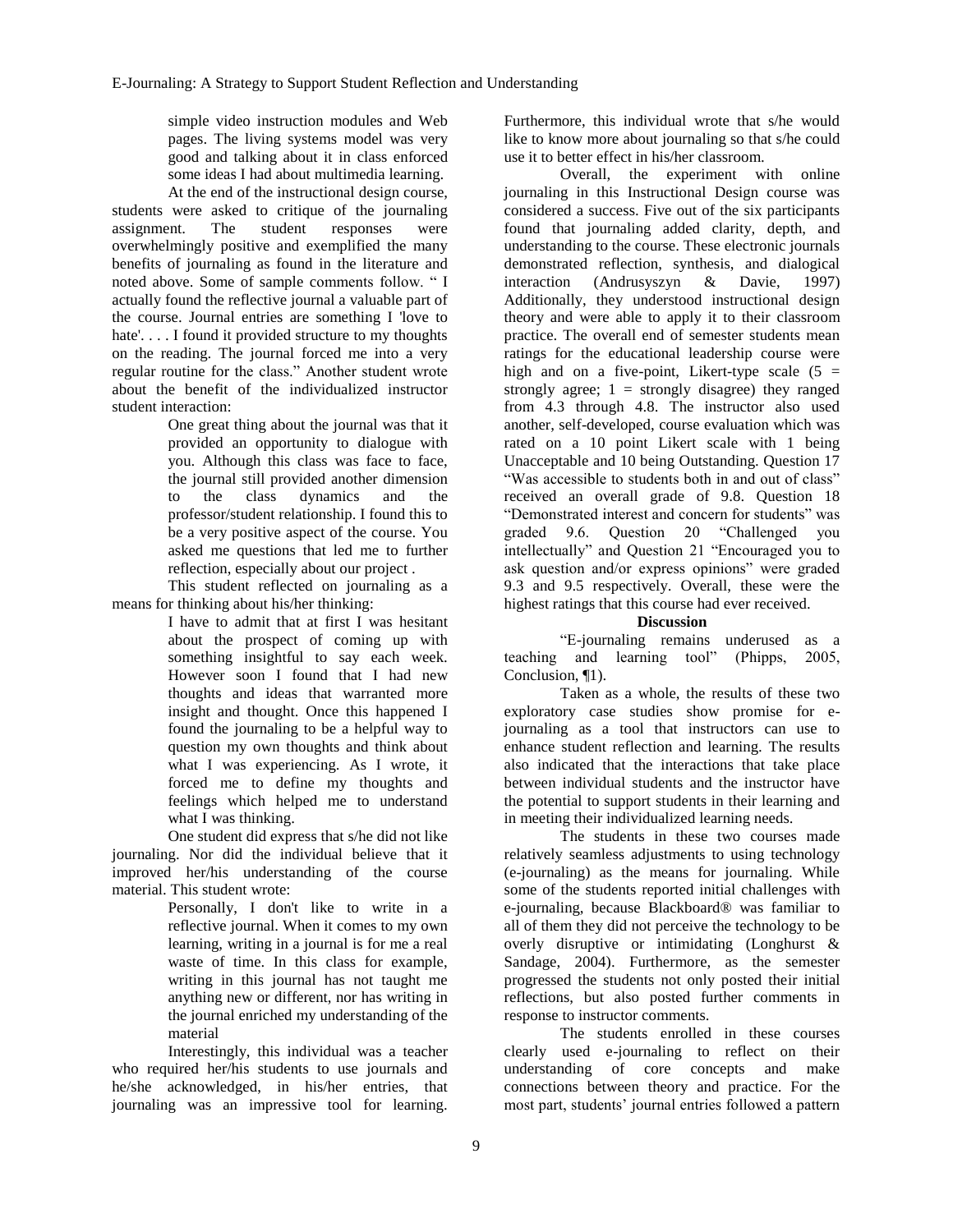explicated by Orem (1997). The first journal entries showed that these students were unaccustomed to journal writing. These early entries revealed little exploration of the subject to any depth, nor did they reflect to any great extent on what impact the journaling was having on their learning, thoughts, motivations, and pedagogy. Nevertheless, the continuing dialogic exchange between the instructors and the individual students aided the students in using their journaling to deepen their learning and reflection. As the students became more comfortable with the act of journaling and reflection-in-action, they demonstrated a greater depth of learning and a more positive affinity for the subject matter ( Orem, 1997) as evidenced in the journal content. Additionally, the interaction between the students and the instructor took on a more collaborative tone as the semester progressed. The end of course student evaluations and reflections attested to the efficacy that the students perceived e-journaling had for them.

Students and instructors perceived several benefits from the use of technology as a strategy for promoting student reflectivity. Students and instructors alike perceived that reflection in action through e-journaling appeared to provide students with a routine structure for thinking about their readings and classroom discussion and a forum for voicing the challenges they faced in bridging the theory to practice gap. The students in this study perceived that they were getting a better understanding of the course material, that it was more real to them, and that they could then apply what they had learned in more situations and in a very constructive manner. E-journaling also supported a synergistic dialogue between instructors and individual students. Specifically, it provided instructors were with multiple asynchronous (participate "any time, any place") opportunities to individualize and respond to student learning needs. Students overwhelmingly reported (formally and anecdotally) that the e-journal experience afforded them a greater depth of learning and satisfaction with the course.

Both instructors found that the e-journaling experience, though creating more work for them, was beneficial. We benefited from the e-journal experience by gaining insight into students' reports of their problem solving and application of learning outside of the classroom. Moreover, we believe that the use of technology contributed to our learning, professional growth, and enhanced our teaching. In particular, the speed with which we could provide feedback to the students aided both instructors. Students could read comments from the instructors within hours of their postings, reflect on these comments, and re-comment if they chose. Student entries and their follow-up comments provided direction for the next week's lectures, activities, and adjustments to readings, for example. With all of the interaction that took place the instructors felt that they could formatively change lessons based on previous feedback and better address, in these lessons, the individual needs of each student. A method of "just in time" teaching (Novak, n.d.; Rozycki, 1999).

Though it was hard to determine if the regular interaction of student and instructor was a cause of the results we found, or whether it was solely the individual reflection contained in the students' journaling, we believe that the preponderance of benefit accrued to the act of reflective journaling. Our basis for this belief is the feedback we received, as explained above, from the end-of-course surveys, and from anecdotal information garnered through in-class discussions.

#### **Future Directions**

These initial experiences appear to hold promise for e-journaling as a valuable pedagogical technique in the constructivist oriented classroom. One apparent advantage of e-journaling that needs further exploration is the asynchronous opportunity for instructors to respond to students' individual learning needs and work with them to bridge the gap between theory and practice. Larger scale and longer term studies should be conducted to identify specific advantages of e-journaling. Based on all the evidence gathered and the feedback we received through these exploratory case studies, we have continued to use ejournaling in classes that we conduct. To better quantify and qualify our student experiences with ejournaling, we have developed a short questionnaire that is being administered, pre and post, in each of the courses where e-journaling is currently employed. We hope to report the results of these courses and the pre/post questionnaires in a future manuscript.

#### References

- Andrusyszyn, M., & Davie, L. (1997). Facilitating reflection through interactive journal writing in an online graduate course: A qualitative study. *Journal of Distance Education12*(1)*.* Retrieved October 6, 2004 from: [http://cade.athabascau.ca/vol12.1/andrusysz](http://cade.athabascau.ca/vol12.1/andrusyszyndavie.html) [yndavie.html](http://cade.athabascau.ca/vol12.1/andrusyszyndavie.html)
- Beckhard, R., & Pritchard, W. (1992). *Changing the essence: The art of creating fundamental change in organizations*. San Francisco: Jossey-Bass.
- Chickering A. W., & Ehrmann, S. C. (1996). Implementing the seven principles: Technology as lever. *AAHE Bulletin October, 3-6.* Retrieved December 1, 2005 from: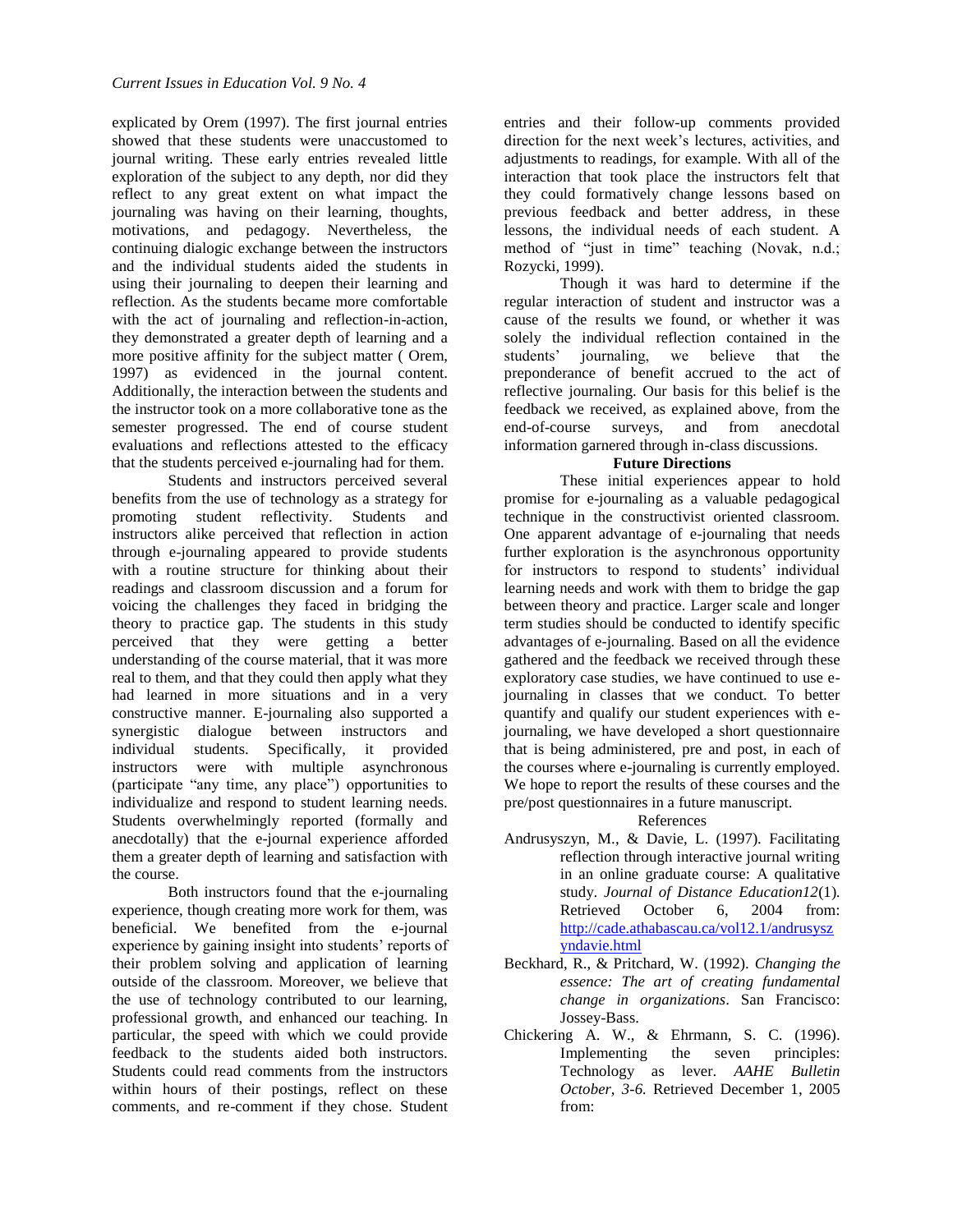E-Journaling: A Strategy to Support Student Reflection and Understanding

[http://www.tltgroup.org/programs/seven.htm](http://www.tltgroup.org/programs/seven.html) [l](http://www.tltgroup.org/programs/seven.html)

- Chickering A. W., & Gamson, Z. F. (1987). Seven principles for good practice in undergraduate education. *AAHE Bulletin 39*(7), 3-7.
- Cyboran, V.L. (2005). Fostering workplace learning through online journaling. *Performance Improvement 44*(7), 34-39.
- Duerden, S., Green, M., Garland, J., Doak, B., McCarter, J., Roedel, R., Evans, D. L., & Williams, P. (n.d.). *Trendy technology or a learning tool?: Using electronic journaling on Webnotes TM for curriculum integration in the freshman program in engineering at ASU.* Retrieved May 29, 2004 from: [http://www.foundationcoalition.org/publicati](http://www.foundationcoalition.org/publications/journalpapers/fie97/1142.pdf) [ons/journalpapers/fie97/1142.pdf](http://www.foundationcoalition.org/publications/journalpapers/fie97/1142.pdf)
- Fullan, M. (2001). *Leading in a culture of change*. San Francisco: Jossey-Bass.
- Halva-Neubauer, G. A. (1995). *Journaling: How it can be a more effective experiential learning technique.* Paper presented at the annual meeting of the American Political Science Association, Chicago IL.
- Hiemstra, R. (Summer 2001). Uses and benefits of journal writing. *New directions for adult and continuing education, 90*, *p. 19-26.*
- House, J. S. (1981). *Work stress and social support*. Reading, Massachusetts: Addison-Wesley.
- Inspiring Teachers (n.d./a) *To journal or not to journal-That is the question.* Retrieved May 30, 2004 from: [http://www.inspriringteachers.com/articles/j](http://www.inspriringteachers.com/articles/journaling) [ournaling](http://www.inspriringteachers.com/articles/journaling)
- Inspiring Teachers (n.d./b) *Journaling-Not just for English teachers.* Retrieved May 30, 2004 from: [http://www.inspriringteachers.com/articles/j](http://www.inspriringteachers.com/articles/journaling) [ournaling](http://www.inspriringteachers.com/articles/journaling)
- Jonassen, D. H., Davidson, M., Collins, M., Campbell, J., & Haag, B. B. (1995). Constructivism and computer-mediated communication in distance education. *The American Journal of Distance Education, 9*(2), 7-26.
- Kerka, S. (2002). *Journal writing as an adult learning tool.* Retrieved May 30, 2004 from: The Clearing House on Adult, Career, and Vocational Education (ACVE) Web site: [http://www.cete.org/acve/docgen.asp?tbl=pa](http://www.cete.org/acve/docgen.asp?tbl=pab&ID-112) [b&ID-112](http://www.cete.org/acve/docgen.asp?tbl=pab&ID-112)
- Kelly, M. (2004). *Journals in the Classroom.* Retrieved May 30, 2004 from: [http://712educators.about.com/cs/writingres](http://712educators.about.com/cs/writingresources/a/journals.htm) [ources/a/journals.htm](http://712educators.about.com/cs/writingresources/a/journals.htm)
- Killion, J. (1999). *Journaling.* National Staff Development Council, Journal of Staff Development, Summer 1999. Retrieved August 23, 2004 from: [http://www.nsdc.org/library/publications/jsd](http://www.nsdc.org/library/publications/jsd/killion203.cfm) [/killion203.cfm](http://www.nsdc.org/library/publications/jsd/killion203.cfm)
- Koontz, C. (2004). *Introduction to articles on journals in the classroom.* Retrieved May 30 2004 from the University of Detroit Mercy, English 201 Web Site: [http://liberalarts.udmercy.edu/~koontzc2/me](http://liberalarts.udmercy.edu/~koontzc2/menuartcl.html) [nuartcl.html](http://liberalarts.udmercy.edu/~koontzc2/menuartcl.html)
- Longhurst, J., & Sandage, S. A. (2004). Appropriate technology and journal writing: Structured dialogues that enhance learning. *College Education, 52*(2), 69-75.
- Novak, G. (n.d.). Just-in-time teaching. *WebPhysics at Indiana University Purdue University at Indianapolis.* Retrieved December 27, 2005 from: <http://webphysics.iupui.edu/jitt/what.html>

Orem, R. A. (1997). *Journal writing as a form of* 

- *professional development.* In Proceeding of the 16 th Annual Midwest Research-to-Practice Conference in Adult, Continuing and Community Education, edited by S. J. Levine, pp. 151-156. East Lansing: Michigan State University, (ED 412 370). Retrieved August 14 th 2004 from: [http://www.iupui.edu/~adulted/mwr2p/prior/](http://www.iupui.edu/~adulted/mwr2p/prior/orem.htm) [orem.htm](http://www.iupui.edu/~adulted/mwr2p/prior/orem.htm)
- Phipps, J. J. (2005). E-journaling: Achieving interactive education online. *Educause Quarterly 28*(1). Retrieved May 31, 2005 from [http://www.educause.edu/apps/eq/eqm05/eq](http://www.educause.edu/apps/eq/eqm05/eqm0519.asp?print=yes)

[m0519.asp?print=yes](http://www.educause.edu/apps/eq/eqm05/eqm0519.asp?print=yes) Pierpoint, J., O'Brien, J., & Forest, M. (1995). *PATH: A workbook for planning possible positive futures* (2 nd ed.). Toronto, Canada: Inclusion Press

- Rozycki, R. (1999) Just in time teaching. *Research and Creative Activity.* Retrieved December 27, 2005 from: [http://s11.stanford.edu/projects/tomprof/new](http://s11.stanford.edu/projects/tomprof/newtomprof/postings/176.html) [tomprof/postings/176.html](http://s11.stanford.edu/projects/tomprof/newtomprof/postings/176.html)
- Schön, D. A. (1987). *Educating the reflective practitioner.* San Francisco: Jossey-Bass.
- Senge, P. (1990). *The fifth discipline*. New York: Doubleday/Currency.
- U.S. General Accounting Office. (1990). *Case study evaluations*. Washington, DC: Government Printing Office.
- University of Hartford, College of Education, Nursing, and Health Professions, Division of Education. (2005). *Conceptual framework*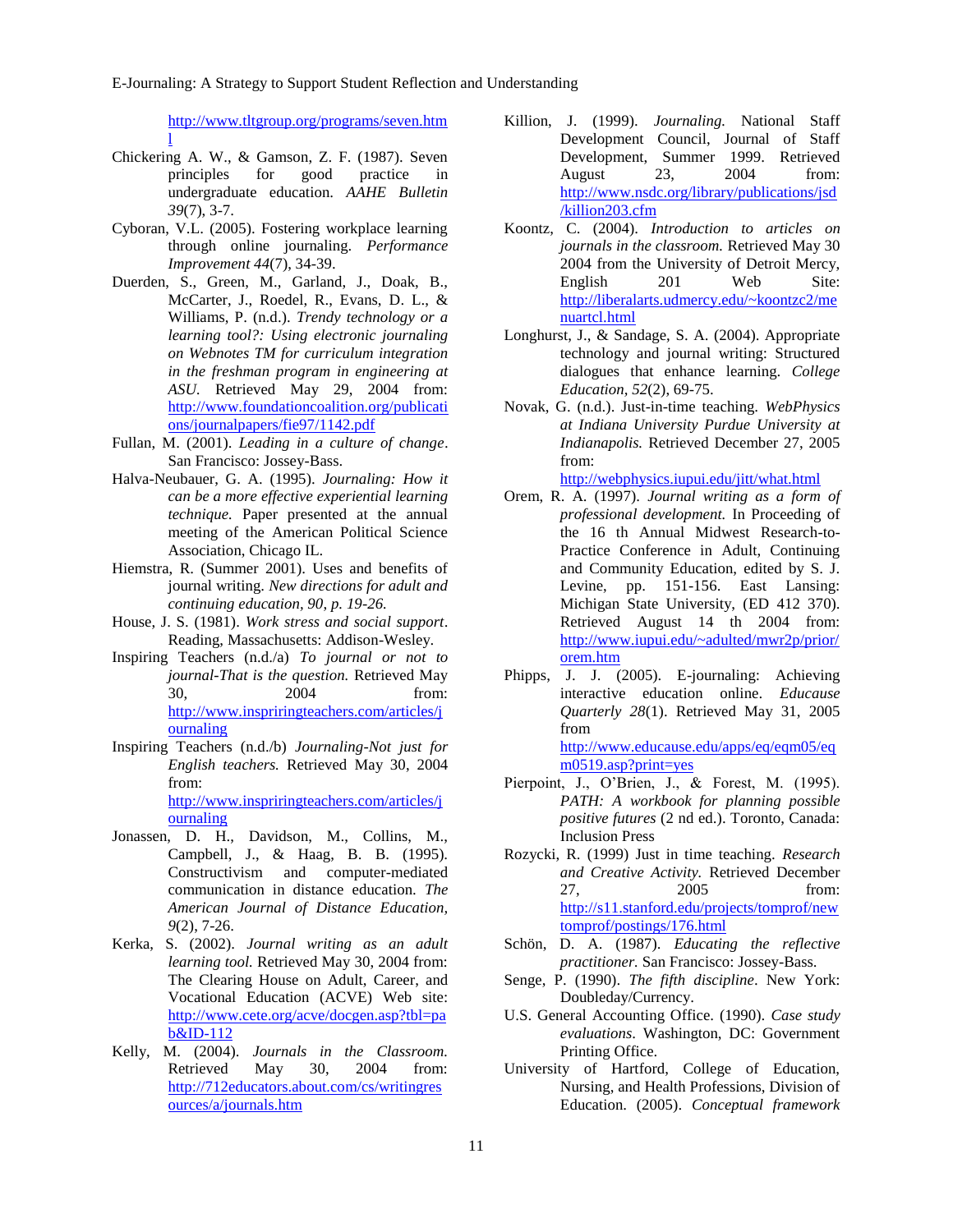*for educational programs.* West Hartford, CT:

- Wheatley, M. J. (2000). *Turning to one another*. San Francisco: Berrett-Koehler.
- Yin, R. K. (2003). *Case study research* (3rd ed.). Thousand Oaks, CA: Sage.